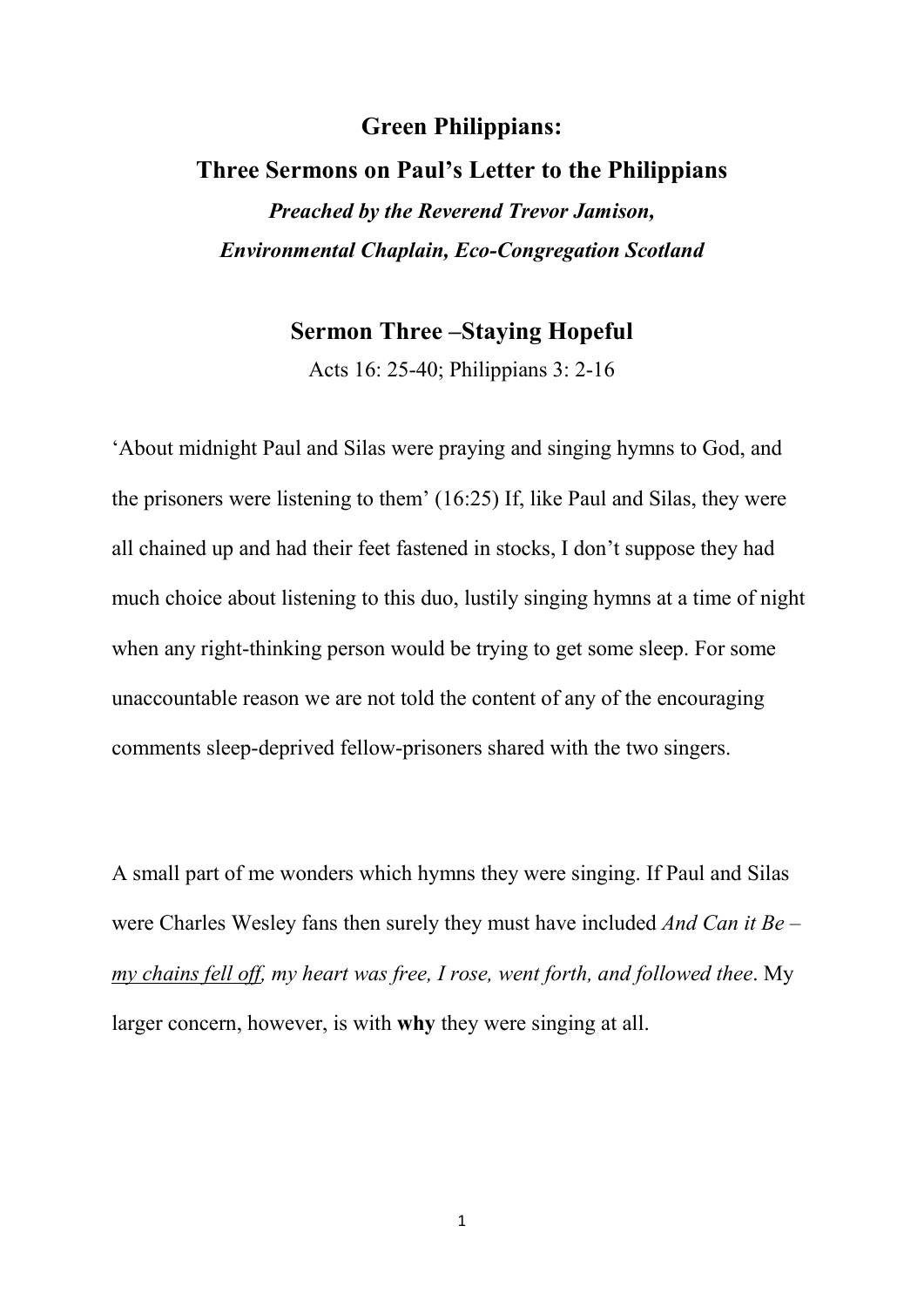In the light of their recent experiences and current situation they don't seem to be a lot to sing about. Having deprived her owners of the services of a fortunetelling slave girl, Paul and Silas had been dragged before a hastily convened and possibly irregular local court for trial, been given a severe flogging, and then deposited in the securest cell that a Philippian prison could provide.

Most people would be discouraged to receive such a reception in a town and such treatment from its representatives, but here are Paul and Silas, singing their hearts out, seemingly without worry, either for their circumstances or with any thought for their neighbours. So, although a smaller part of me wonders which hymns they were singing a much **larger** part wants to know **why** they were singing in such circumstances. If I can figure that out then it might come in handy for the times when circumstances are against me and when I might be prone to lose hope.

It's notable that Paul did not lose hope, given that he had lost so many other things. He lost his dignity when he and Silas were stripped of their clothes before being publicly beaten; no small matter at any time, but huge in that society, bound together by notions of giving, receiving and losing honour. He had lost his physical freedom; movement curtailed by physical injury after a beating, and further constrained by shackles and stocks. On top of that, his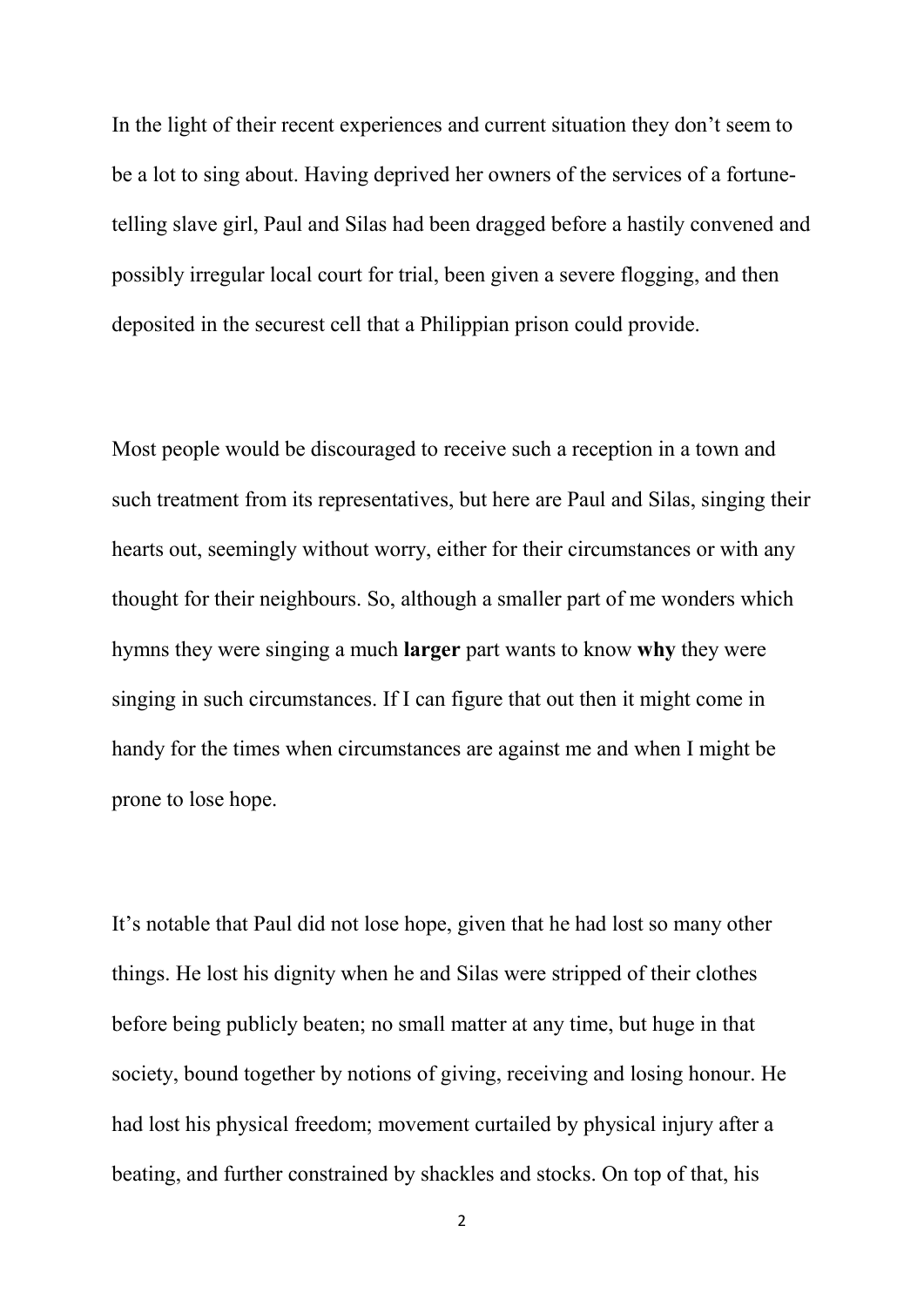status as a Roman citizen, which should have protected him from summary punishment and offered him judicial due process, had been disdained and discarded.

And all of this came on top of loss of the high status he had previously enjoyed within the Jewish community; status which **he** had given up as a result of following Jesus. As he wrote to the Christians in Philippi a while later, 'If anyone else has reason to be confident in the flesh, I have more; circumcised on the eighth day, a member of the people of Israel, of the tribe of Benjamin, a Hebrew born of Hebrews; as to the law, a Pharisee; as to zeal a persecutor of the church; as to righteousness under the law, blameless.' (3:4-6)

All this, however, Paul was prepared to put aside for the sake of 'the prize of the heavenly call of God in Christ Jesus.' (3:14) In fact, as far as Paul is concerned, all these marks of status he had previously enjoyed were like items that used to be on the positive side of a financial ledger which had now been moved into the negative column: 'whatever gains I had, these I have come to regard as loss because of the surpassing value of knowing Christ Jesus my Lord.' (3:8)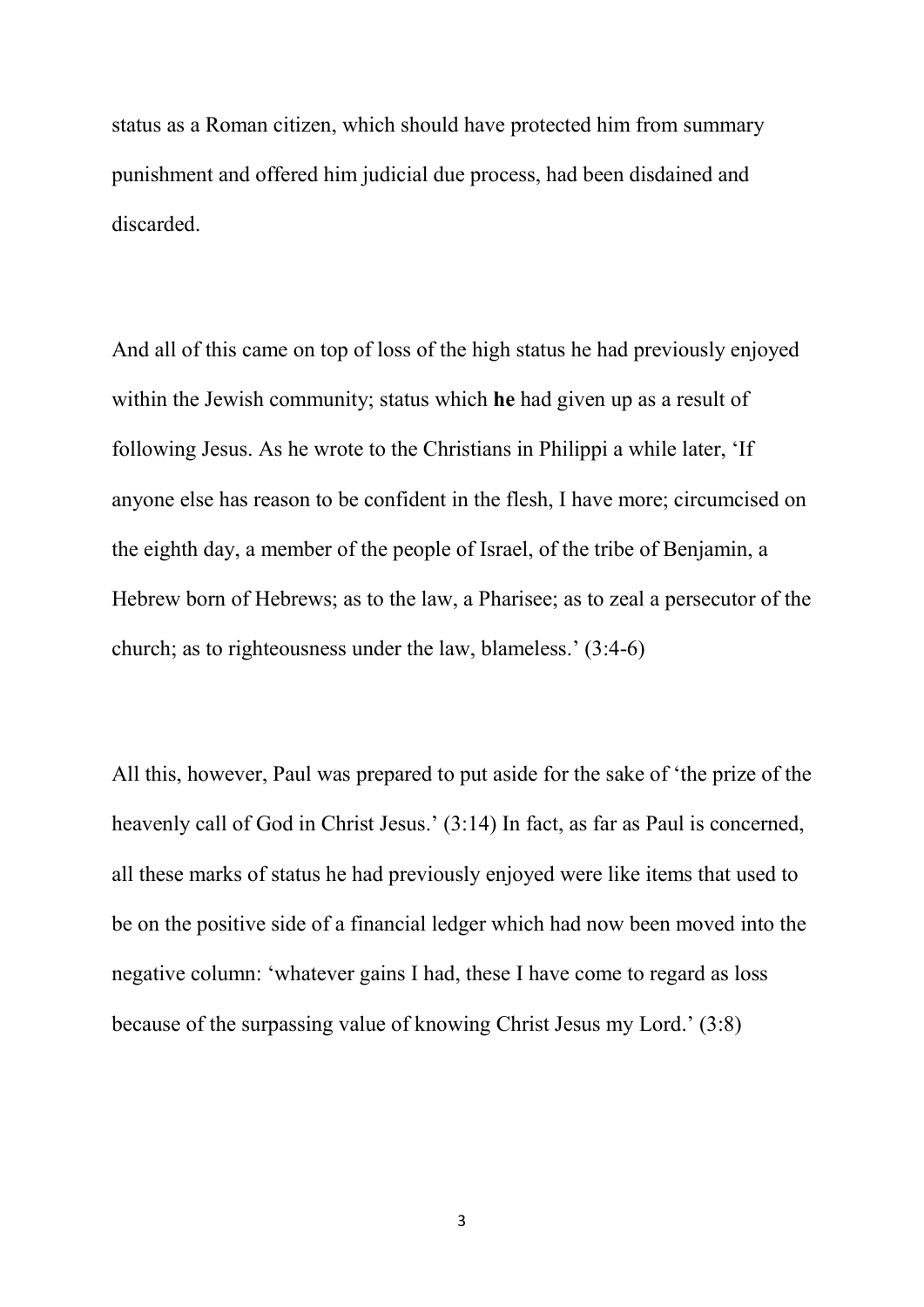Now, thank goodness – or should that be "thank God"? - I have not experienced anything like the losses Paul and Silas experienced in Philippi in **my** pursuit of knowing Christ Jesus as my Lord. Being a Christian in early twenty-first century Edinburgh is a much less frightening prospect than being a follower of Jesus in first-century Philippi, or being identified as one of his followers in several places elsewhere in today's world.

On one occasion in the 1990s, I was delivering "welcome to your new home" cards on behalf of a Churches Together Group in Liverpool, to houses in a small, newly built estate. The owner of one house, enraged by my unexpected churchly presence on his doorstep, pursued the local Catholic priest and me back down his path, accompanied by much shouting and by his threateninglooking, loudly growling dog. Had they been there to witness it, Paul and Silas' fellow prisoners might have got some new ideas for vocabulary to direct at the two hymn singers.

Maybe it is something about visitors to your door that brings out the best in people. My observation and experience over a number of years is that door-todoor collecting for Christian Aid Week has become an increasingly challenging business. As well as those who politely decline to donate there is a rising number of blunt refusals – "we give to our own" being one of the more puzzling

4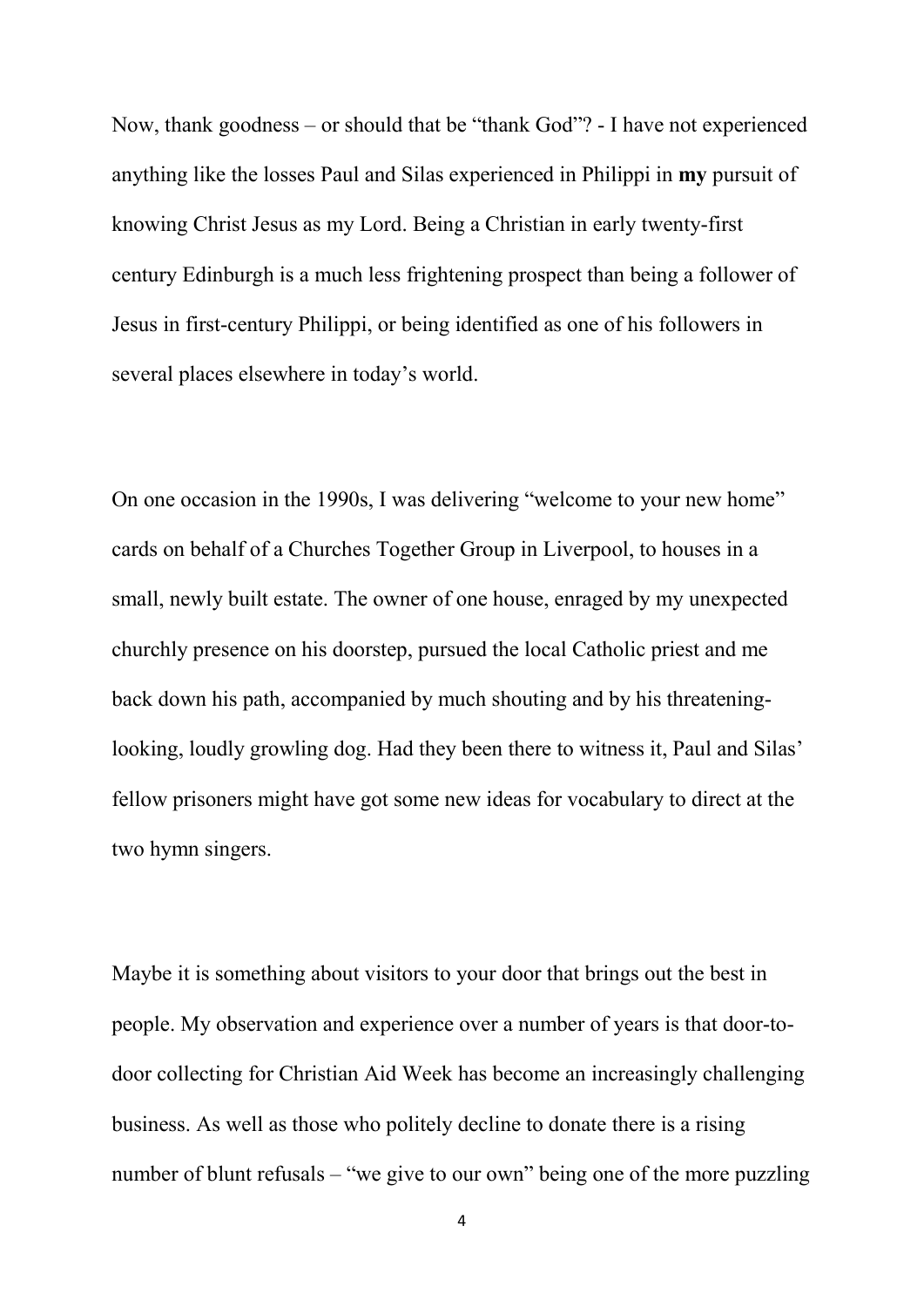I've received. Occasionally, some who don't even bother to comment before they close the door in your face. Still, **unlike** Paul, and in contrast to countless Christians ever since, I've never really had to fear for my physical safety or for my life whilst working or witnessing for the gospel of Jesus Christ.

Which is not to say that there are never times when I am in danger of losing hope. Many of us know what it is to face opposition when we voice an opinion or take an action that runs against the grain of how most people in church or in society see things. Think of those, for example, who over many years campaigned, and those who still have to campaign, for their Church to ordain **women** as well as men as ministers, pastors or priests, often in the face of opposition and even abuse. Or consider some of the negative reactions others experience in speaking up for the full inclusion of LGTBQI folk in the life of their churches, communities and society.

Being the Environmental Chaplain for Eco-Congregation Scotland is a relatively uncontroversial role. Yet attempting to persuade not only every Scottish church but also the entire Scottish nation to care for God's creation today and in the future involves times of discouragement. Faced with those who think that care for God's creation is an optional extra in the Christian life; meeting those who tell you that they prefer to put their efforts into sharing the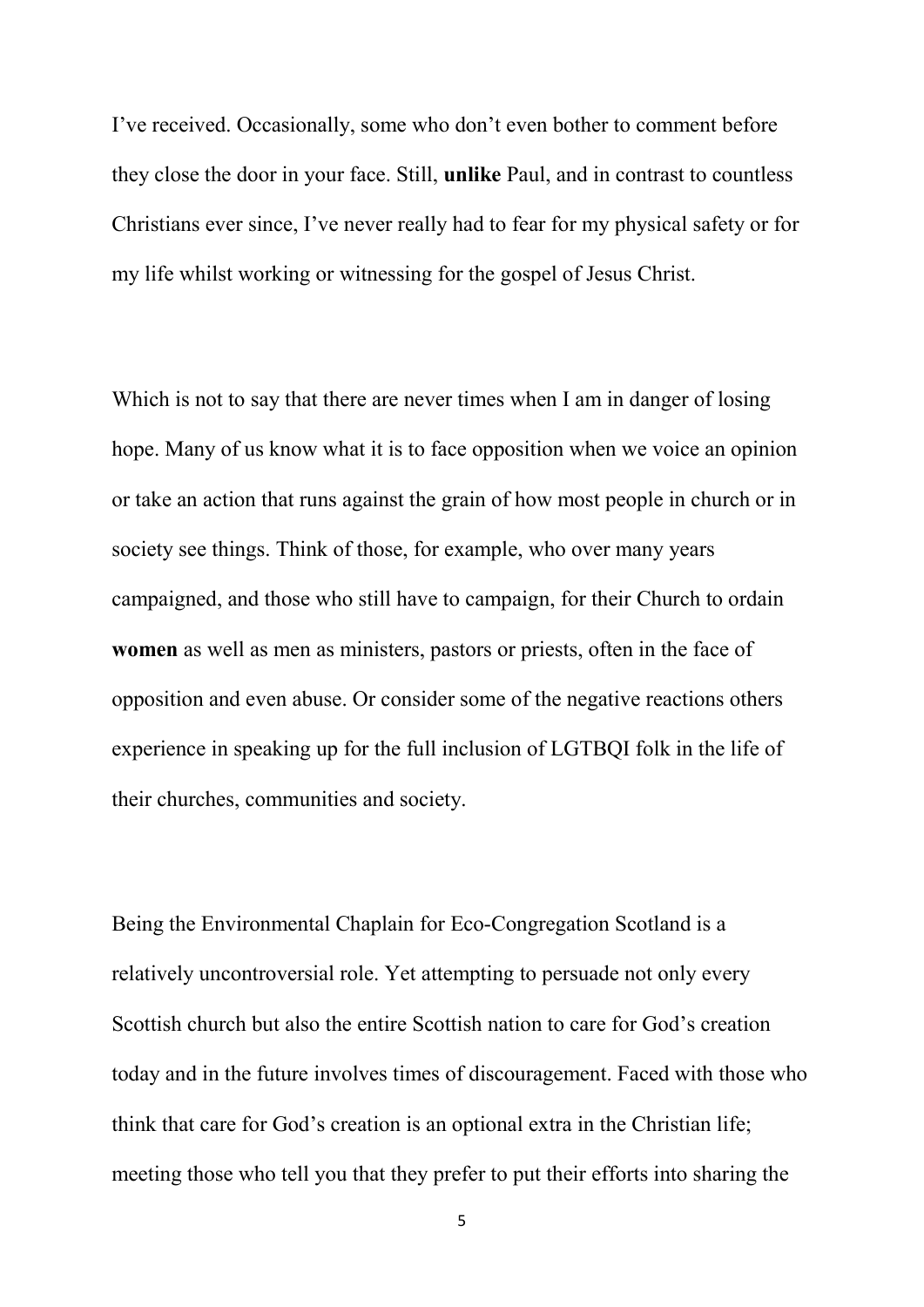"real gospel", there are times when you get discouraged; times when you wonder whether you should just give up. But Saint Paul won't let me do that and, if you have had discouraging responses to your attempts to apply the gospel of Jesus Christ in a practical, everyday setting, then Paul might have something to share with you too.

If Saint Paul was writing a letter to me to jolt me out of my gloomy, pessimistic outlook, I think he would tell me to keep in mind both the big picture of the God of creation and also the specific big hope that gives Christians hope.

In relation to the big picture of the God of creation I think of George Marshall, a contemporary writer and activist on climate change and its malign impact upon this world and its inhabitants. As a far as I know he isn't a big church-goer. He does, however, have positive things to say about how environmental activists who are people of faith stay hopeful when many their secular counterparts are burning out and giving up.

He describes this phenomenon with the tagline, "What the God Squad Can Teach the Green Team"; his take on how churches equip their members for work in the world by, amongst other things, giving them a sense that their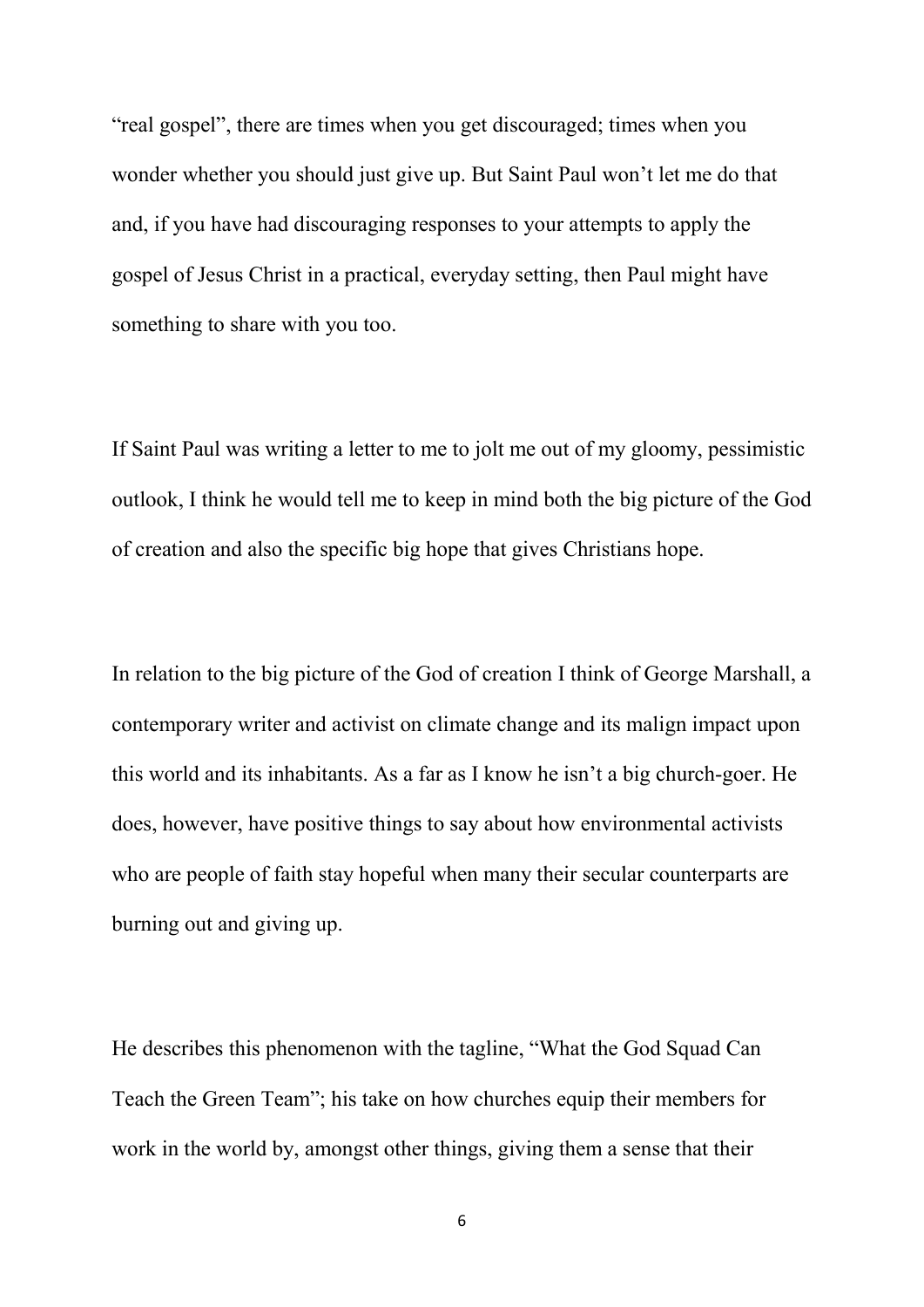situation is not all that there is to reality; that there is something beyond the present place and time; something giving meaning and hope even when current circumstances and situations in themselves are discouraging.

Saint Paul, who was beaten up (more than once), imprisoned (more than once); now writing from prison and in chains (1:13-14) to Christians in the town where they once saw him imprisoned and in chains, writes about pressing 'on toward the goal for the prize of the heavenly call of God in Christ Jesus'. (3:14) Whilst worried that his Philippian friends might be endangered by enemies he refers to as 'dogs' and 'evil workers' (3:2); whilst looking back on his previous high status within the Jewish community (3:4-6); whilst considering all his various losses because of his 'faith in Christ' (3:9), Paul keeps in mind that it is the '**call of God** in Christ Jesus' (3:14) that is his focus.

In other words, your or my situation, whatever that might be, is not all that there is to reality. This situation that you or I face is something located within a bigger context: creation, over which, through which, in which God is at work. I think that that's an insight, an experience, a perspective, that we Christians share with some other faiths; this sense of something beyond ourselves which reassures, comforts and empowers us to carry on working for good and right; to

7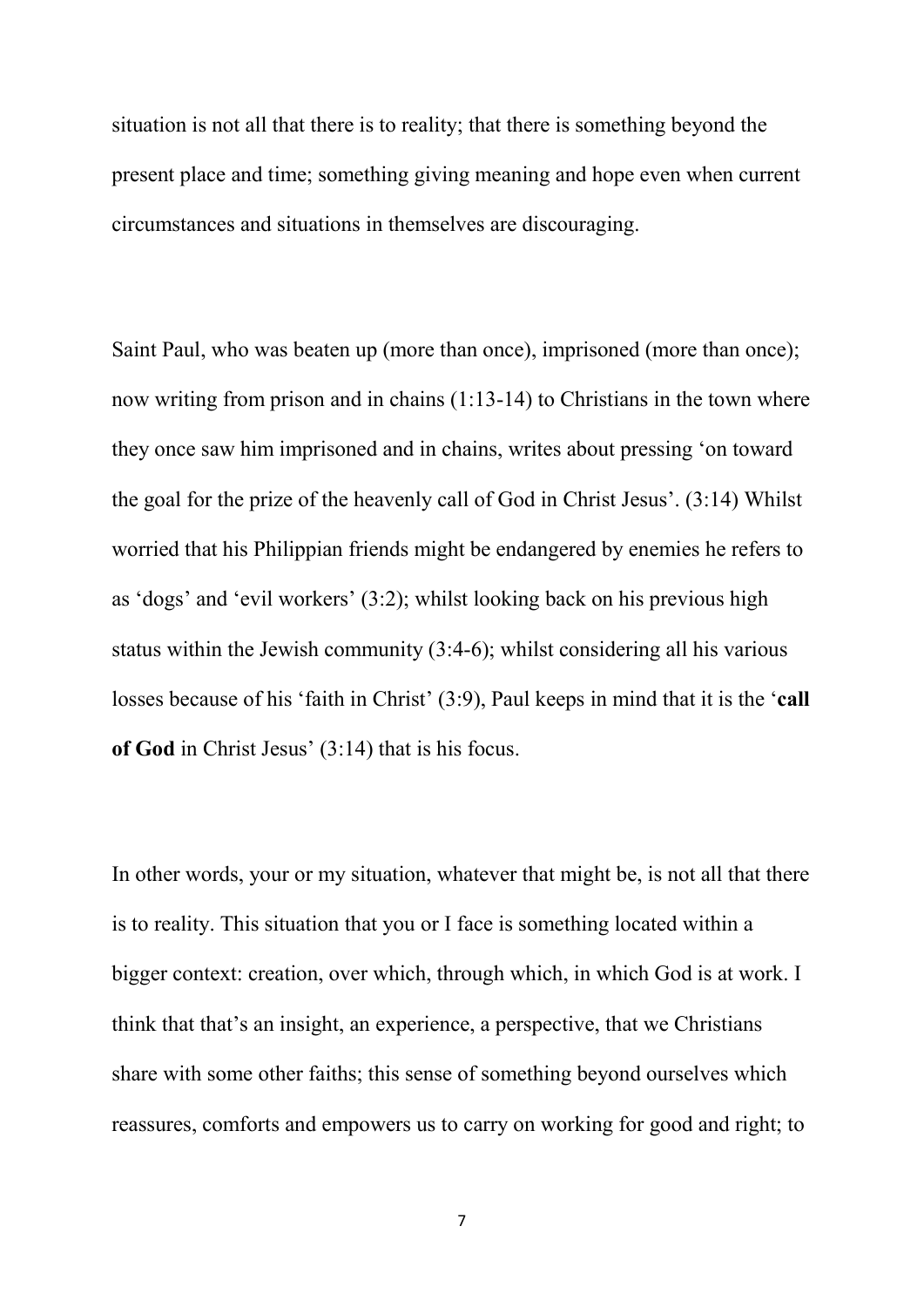do so even in circumstances where we can't yet see things getting better. In that sense, George Marshall's God Squad is a very big squad indeed.

And as well as this sense of something bigger that comforts us and equips us to live life to the full, even when circumstances constrain or shackle us, there is also a more specifically Christian hope that Paul wants to share with his sisters and brothers in Philippi, and with us today, This is the belief that struggles undertaken and sufferings experienced as a result of intentionally trying to do God's will have value because they are in solidarity with the struggles and suffering of Jesus Christ, As Paul puts it, 'I want to know Christ and the power of his resurrection **and the sharing of his sufferings by becoming like him in his death**, if somehow I may attain the resurrection from the dead.' (3:10-11)

So Christian Aid collectors who risk a rude response or frosty welcome; those who persist in saying that God calls all sorts of God's people to positions of leadership in God's Church; those who continue to speak for fair and equal treatment of all in society, regardless of race, gender, sexual orientation, belief or whatever; even those of us who question the legitimacy of a fossil-fuelled lifestyle in God's world today; all of them and all of us are, Paul suggests, are being Christ-like; even God-like!

8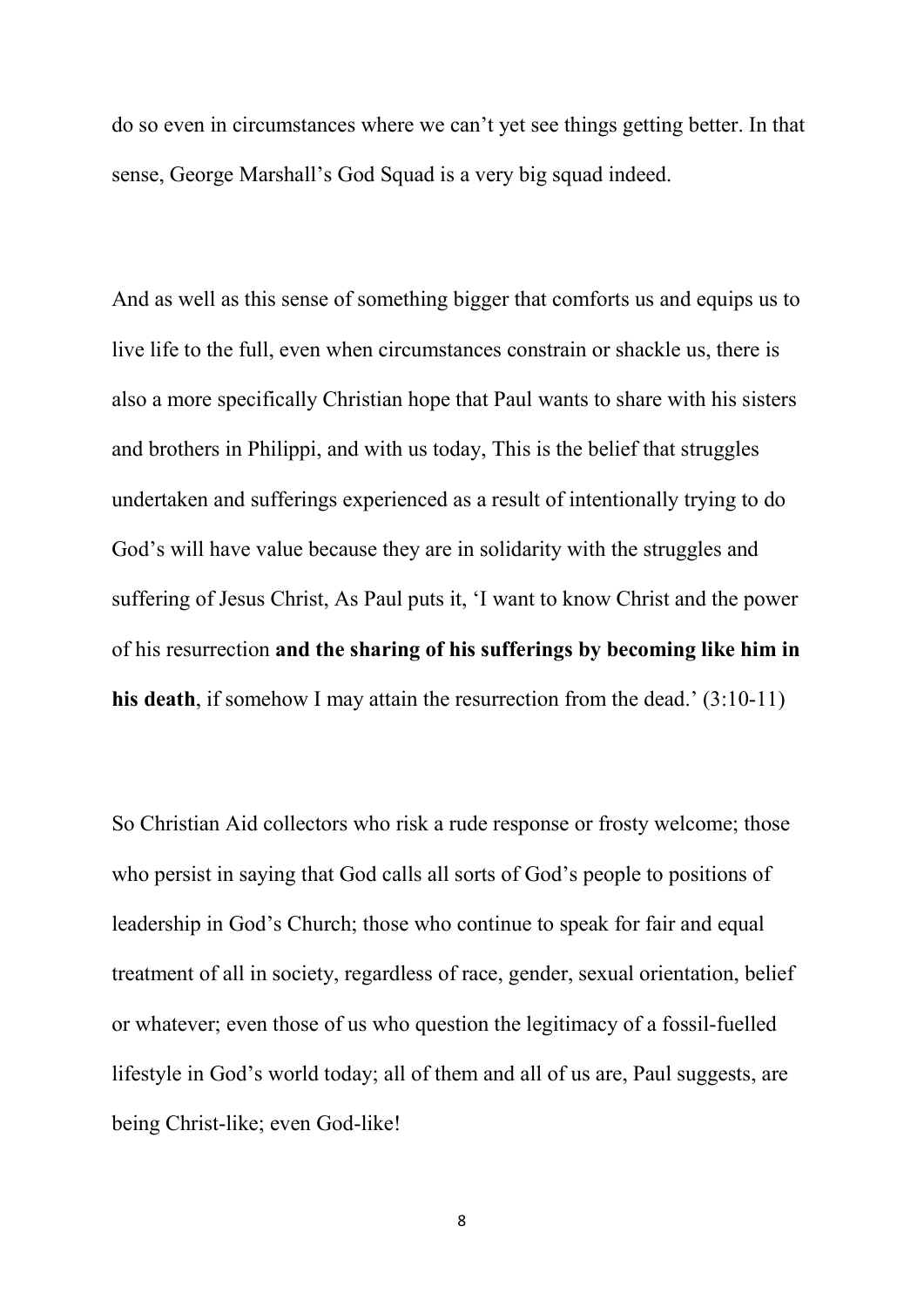Hope does not flow only from the realisation that our difficulties are a sharing Christ's sufferings. This would be a fairly miserable message if that was all there was to it, but it is not all that there is to Paul's message. Not only does he say, 'I want to know Christ and the power of his resurrection **and the sharing of his sufferings by becoming like him in his death**, if somehow I may attain the resurrection from the dead.' He also says, '**I want to know Christ and the power of his resurrection** and the sharing of his sufferings by becoming like him in his death, **if somehow I may attain the resurrection from the dead.**'

God works in the world for the sake of the world (for the sake of God's creation). Particularly, God has worked in the world in Jesus Christ. Saint Paul retains hope because he is intentionally following in the steps of Jesus Christ whose situation was so hopeless that it led to his suffering and death. But God, who has chosen to work in the world through Jesus Christ, did so not only through his death but also through his **resurrection**: 'I want to know Christ and the power of his resurrection', says Saint Paul.

So, the Christian Aid collector, the Christian campaigners for women's ordination and for equal treatment for all, and the Eco-Congregation workers